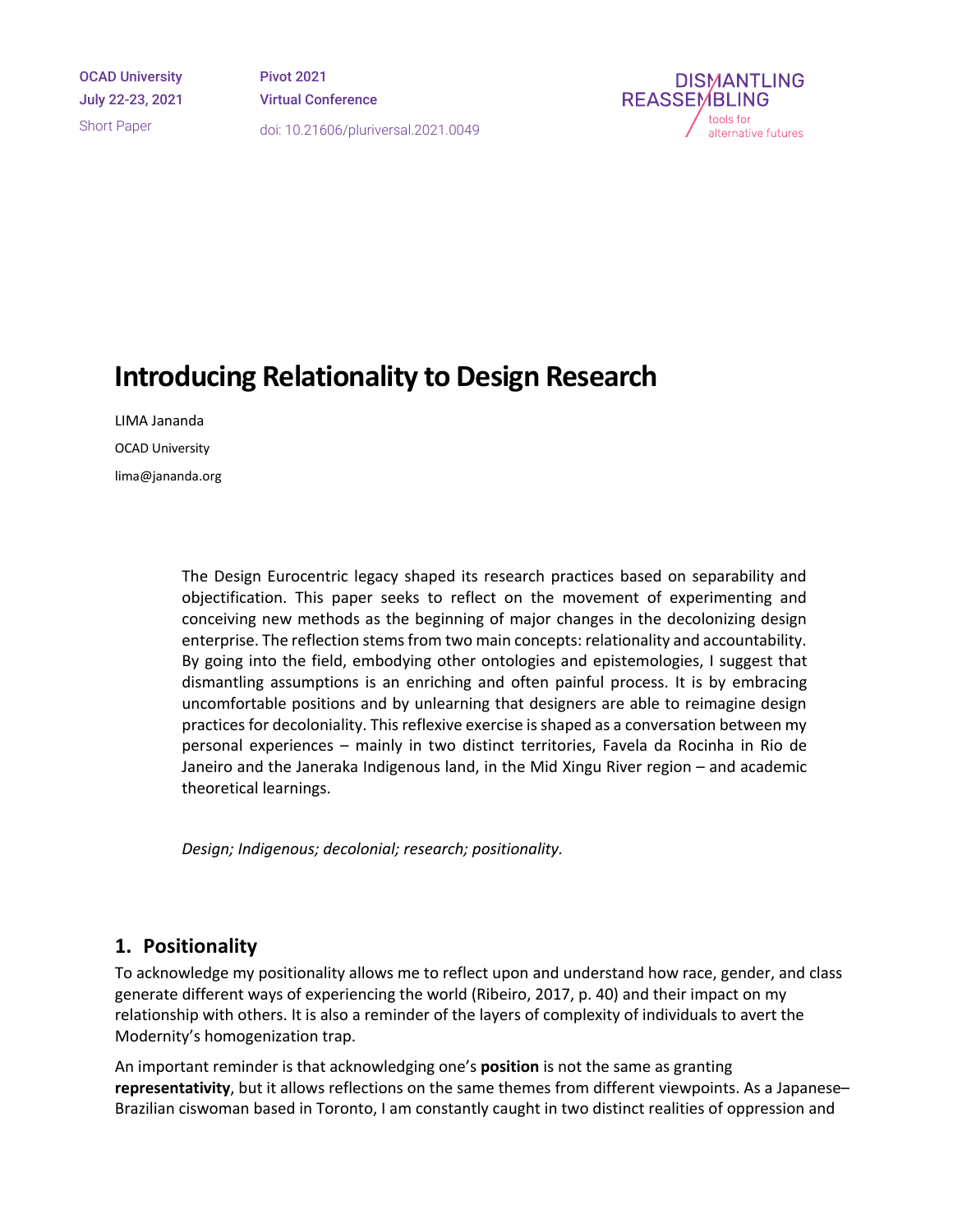privilege. In addition, I come from a family of politicians and activists from the peripheries of São Paulo. These facts allow me to question the power dynamics of current systems thoroughly. In the same regard, being a graphic designer helps me consider the different ways of sharing stories and how it weaves narratives. Storytelling is not neutral (Morales, 1998), so I am mindful of how marginalization results from the decisions made based on the media chosen, the vocabulary, and the symbols used. Equally important, as a percussionist, the music language, the body language, and the tempo are always present in my interactions. So, while you read this essay, I invite you to be mindful of my and your positionality to interpret the following words.

## **2. An Offering to the Decolonizing Design Enterprise**

How are design tools and methodologies addressing different cultures, perspectives, and power dynamics for social change? Although it is preached as leverage to social equity, design methodologies are primarily being created and developed from the same Eurocentric and Anglocentric mindsets that have shaped the relations between the West and other cultures for centuries. Western tradition holds that settled truth is of the most significant value. But "It is impossible to see the whole of anything in a design from just one station point or perspective." (Nelson & Stolterman, 2014, p. 183). Moreover, in Epistemologies of the South (ES), Boaventura de Sousa Santos (2014) states that there are no longer sufficient modern solutions for the problems we are facing. ES framework also claims the world's diversity is infinite and that transformation emerges from combining different worlds.

Despite and yet because of the Eurocentric legacy of design, rethinking design's methodological and theoretical foundations towards a decolonial practice is much needed. For this movement to occur, it demands changes in the very institutional academic and professional structures that still sustain its colonial ethos. That includes disrupting academic standards when they do not seem to conform knowledge from other centers.

In this sense, people in the system affected by design should be involved in the design process (Bjögvinsson et al., 2012). A co-design approach aims to endeavour through less dichotomic concepts and connect different worlds. In acknowledging that fieldwork is a collaborative effort, I feel the need to consciously mention that these learnings do not come from a place of a designer making sense of the "native" wisdom (Sinha, 2003). Instead, they are formed in the relationships developed in the process.

Design creates new ways of living and thinking, and for that reason, the cultural and political agenda cannot be removed from the design, even when it claims neutrality. Looking into the power dynamics and oppressive system of conflict-affected spaces requires different ways of setting up a design process. This study narrates the experience of going in the field in two distinct territories: Favela da Rocinha in Rio de Janeiro, and the Janeraka Indigenous land, in the Mid Xingu River region.

I believe it is at experimenting and conceiving new practices that major changes will be made in the larger enterprise of decolonizing design. First by going into the field, embodying other ontologies and epistemologies, and dismantling assumptions. Second, by sharing these new learnings with accountability. Hence, this essay is a conversation between my personal experiences and academic theoretical learnings as a reflexive exercise.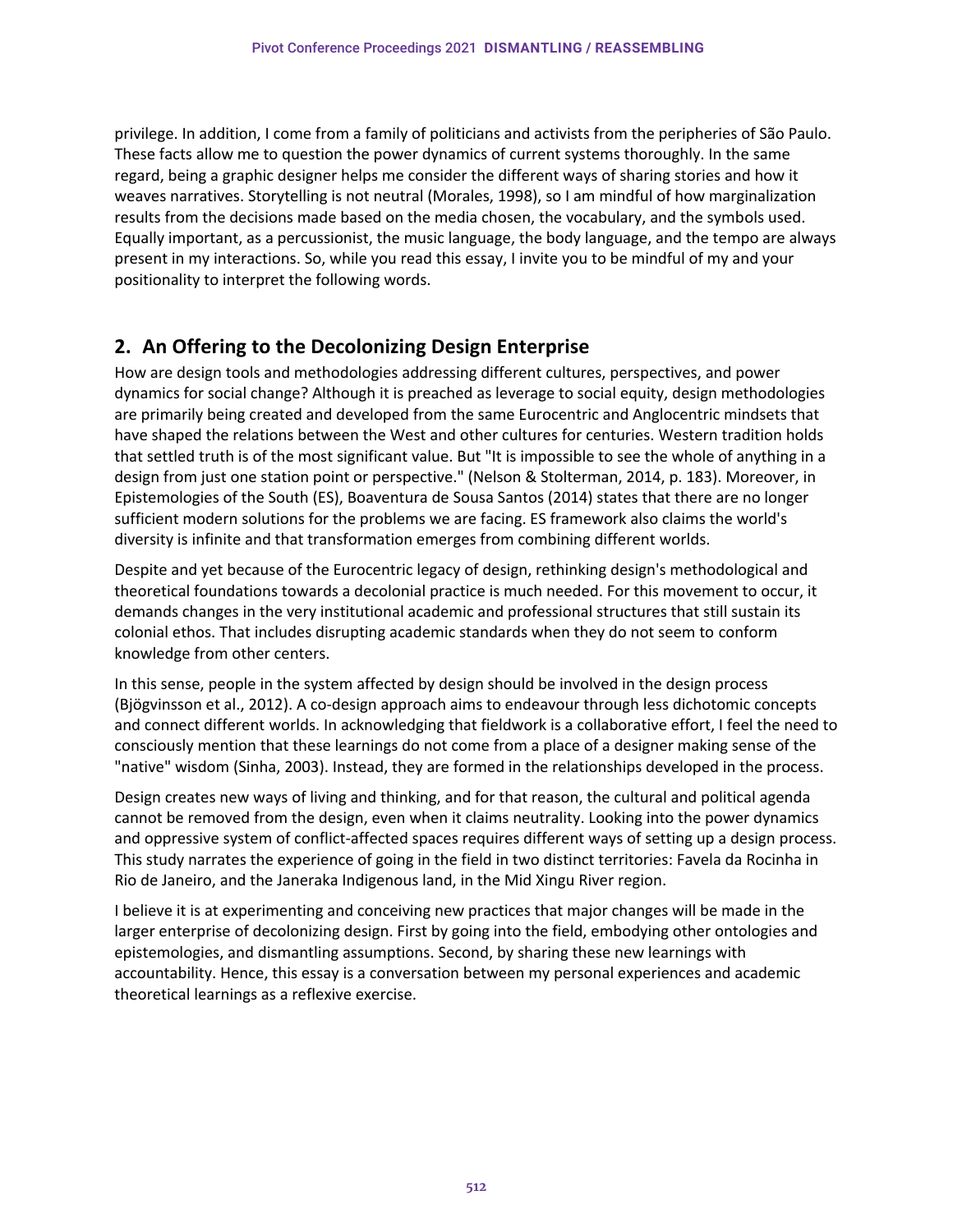## **3. The Enriching and Often Painful Process**

While doing my master's in Toronto, I spent three months in the favelas in Rio. Arriving in these conflictaffected territories as a researcher from a Canadian institution was a real challenge as no favela resident seemed interested in speaking with me. I kept asking myself: "How could I gain this community's trust?" But, more importantly, "how could I connect and create meaningful relationships with favela residents?" Eventually, a few months later, I had the opportunity to visit the Marytykwawara family from the Awaete people in the heart of the Amazon Forest.

In both cases, I grasped those local inhabitants do not trust academic researchers. There is a sense that researchers are using the residents to appropriate the community's knowledge with no positive impacts on the community. Furthermore, in the Indigenous case, researchers are 'stealing' Indigenous knowledge to become experts in a culture that does not belong to them rather than contributing to the decolonization of research. (Smith, 2021) On these two occasions, I had one of the most challenging moments as a researcher. At the time, I didn't have as many mechanisms to deal with these conflicts as I have today. All along, I counted on my intuition to guide me through these experiences and to help me build trustful and meaningful relationships.

The assumptions we carry with us and the myths we believe are all defied when encountering other ways of being. In addition to the lack of trust from the communities, going into the field is a painful process because it puts us in an uncomfortable position to question our values and ego and reflect on where we come from. At the cutting edge, it challenges us to radically stop believing in underlying assumptions that shaped our worldview and our values our whole lives.

The *Social cartography of general responses to modernity's violence* (figure 1) guides the tensions, paradoxes, and contradictions in different reactions to the violence of modernity. It presents four discursive spaces.



Figure 1 Social cartography of general responses to modernity's violence. Aadapted from Mapping interpretations of *decolonization in the context of higher education. de Oliveira Andreotti et al. (2015)*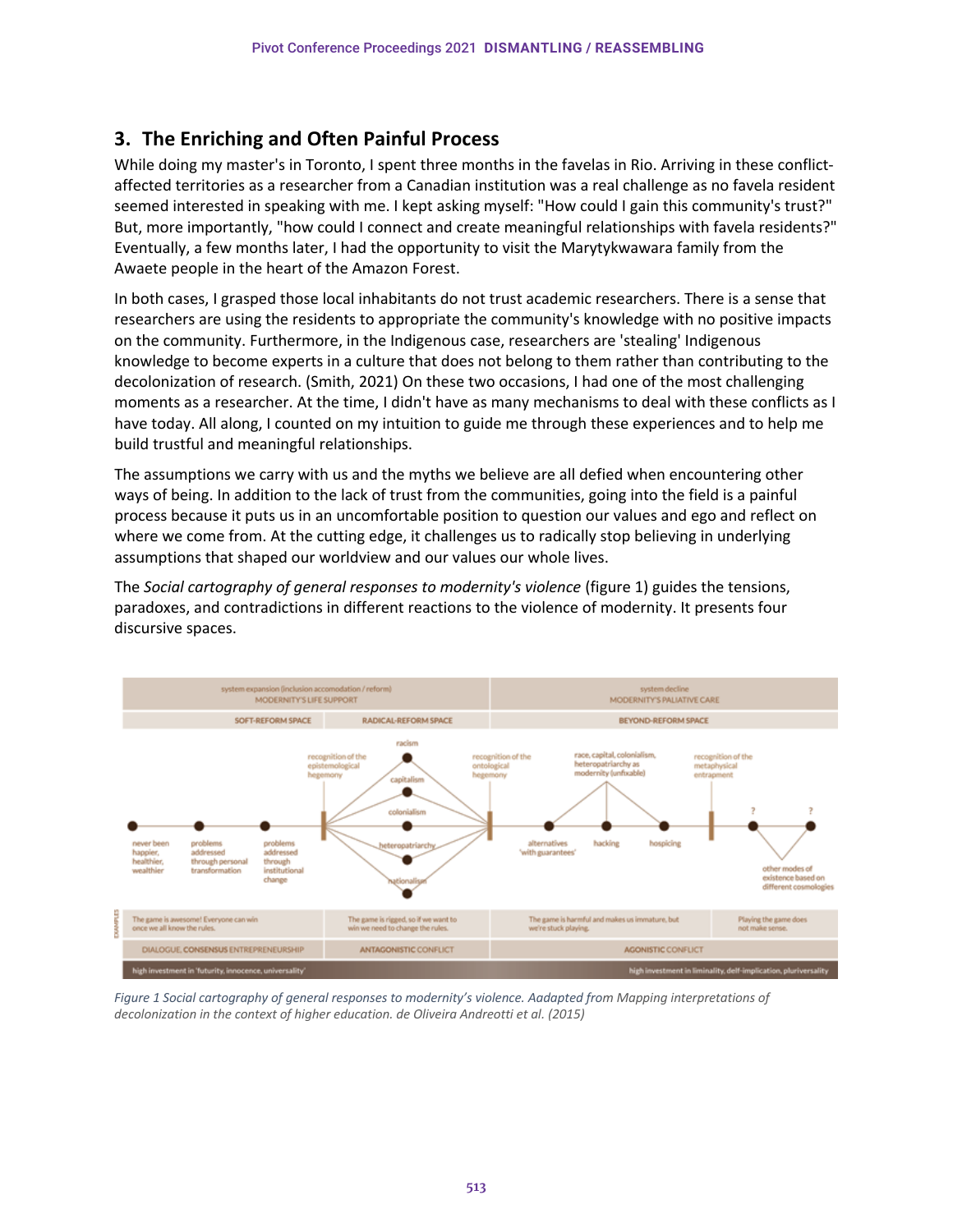In the **everything is awesome space**, Modernity is grounding humanity in the advancements in science and technology, achieved within a linear notion of time and a seamless notion of progress. Therefore, any problems are perceived as minor and can be addressed by expanding or improving the existing system.

The **soft reform space** offers critiques focusing on inclusion mobilized through institutional transformation. Still, it emphasizes the rights and responsibilities of individuals to determine their own success or failure, measured by the values of the existing system.

The **radical reform space** recognizes an epistemological dominance title systemic analysis. It focuses on how unequal relations of knowledge production result in the severely uneven distribution of resources, labour and symbolic values. Assessments from this space tend to prioritize one dimension of Modernity, this interconnected violences and have a solid normative position that seeks to fix the mechanisms that produce inequalities.

The **beyond reform space** recognizes an ontological dominance. It connects different dimensions of oppression and rejects the idea that the mere addition of other ways of knowing will change the system. Within this space, the monitored system is recognized as irrecoverable.

One of the ways of reading this map is acknowledging that our experience is not linear. That means that what the authors call *hospicing* entails inhabiting the four spaces at once. It is a challenging position to be facing all the frustrations, contradictions, and incoherencies that emerge when we traverse all the spaces.

*"Hospicing demands a critique that is self-implicated rather than heroic, vanguardist or 'innocent'. It demands a kind of courage that is un-neurotic (not invested in selfaffirmation): a kind of courage that helps us to look the bull in the eye, to recognize ourselves in the bull, and to see the bull as a teacher, precisely when it is trying to kill us." (de Oliveira Andreotti et al., 2015, p. 28)*

## **4. Relationality**

When I came back from these two experiences, I had different understandings of what research is and what connecting with people entails. And I use that as a fuel to further investigate alternative ways of knowing as an action to try deconstructing and unpacking design practices. That investigation led me to two main concepts that are helping me understand my path while traversing different reformed spaces: **relationality and accountability**.

Time'i Assurini, a pajé (shaman) from the Marytykwawara family, taught me that for the Awaete people, knowledge has the character of presence and relationship. It is an exchange of knowledge that transcends oral tradition, and it is not carried out exclusively between humans. In the learning process, the entire forest contributes to connecting with knowledge. An animal that moves in the woods, a bird that sings, a strange noise, a tree, the wind; those forest beings are constantly altering the environment and imparting wisdom.

If knowledge cannot be possessed, rather can be shared, and be connected to, then this concept itself impacts a designer's entire approach to research. In his book Research is Ceremony (2008), Shawn Wilson explains that relationships do not simply shape reality. They are reality.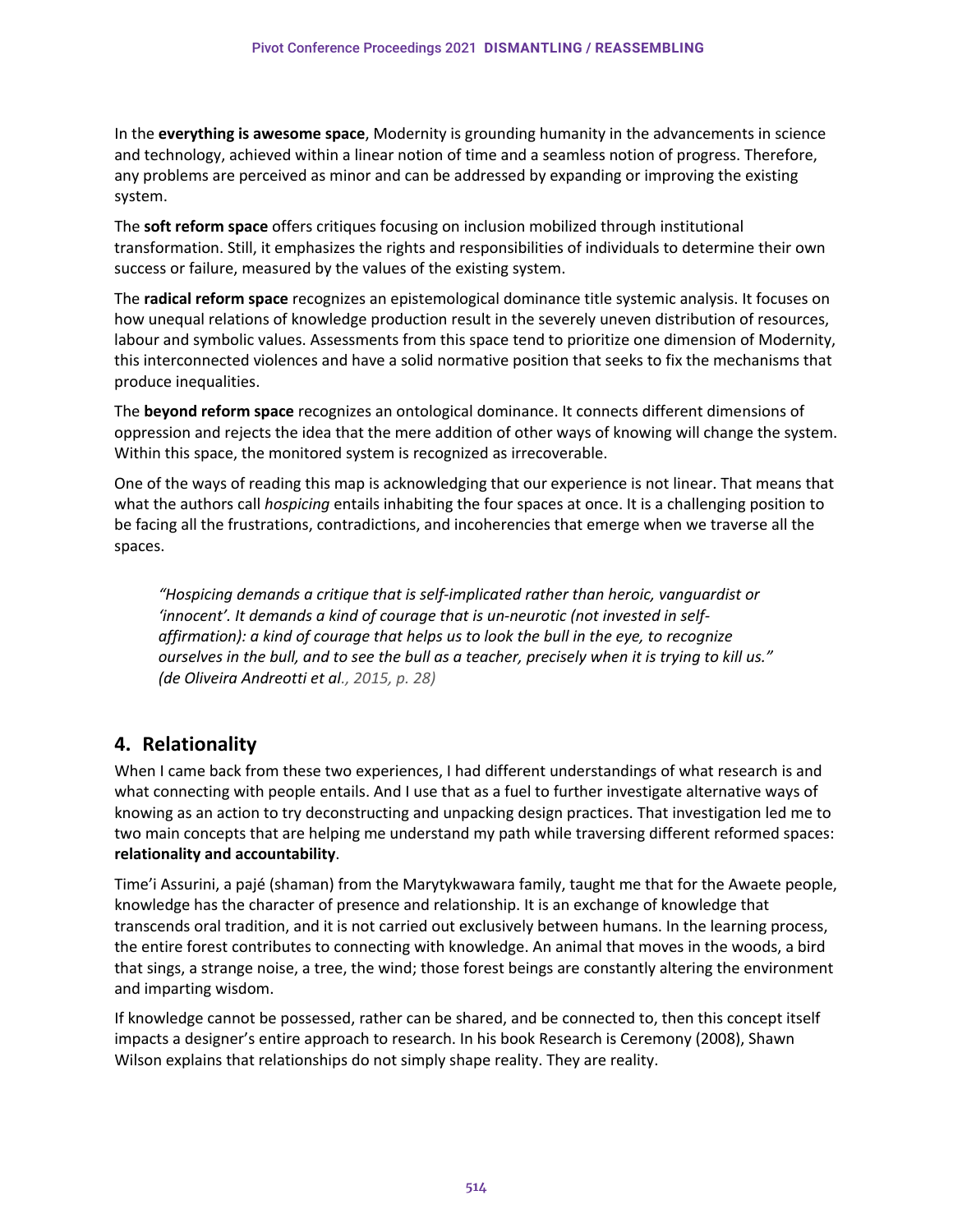*"Identity for Indigenous peoples is grounded in their relationships with the land, with their ancestors who have returned to the land and with future generations who will come into being on the land. Rather than viewing ourselves as being in relationship with other people or things, we are the relationships that we hold and are part of."* (Wilson, 2008, p. 80)

Once, while giving a lecture to young intrapreneurs in a favela community, a person from the audience asked me how the result of my research helped her community. First, I presented her with all the numbers and facts of the direct impact of this project on the community. But most importantly, the research impact goes beyond the initial goals of that project. The relationships I create along the way are an essential – if not main – aspect of my design practice. Me being there, speaking to her, means that my relationship with knowledge extends to my relationship with that community.

## **5. Relational Accountability**

One of the first activists I encountered when I arrived in Rio was Pedro Paiva. He is the founder of the collective *A Rocinha Resiste* and the collective *Sistema 2+1*. At the time, he grew tired of researchers approaching him to access the knowledge he built as a favela resident, then go back to their country, get a degree, and never offer anything in return to him or his community. For that reason, he created a list of commandments for researchers in favelas.

### **The ten commandments of the favela researcher (by Pedro Paiva)**

- 1. The content produced must have as its motto the development of that favela.
- 2. At least 25% of the work must have the active participation of a member of the community.
- 3. The work produced must be kept in a favela library and in the library of a local educational institution.
- 4. If the work is developed in another language, it must be translated into Portuguese.
- 5. The researcher should give feedback to favela members each time the work is presented.
- 6. The researcher must commit to delivering the project to the government and institutions that can carry it out.
- 7. The researcher must carry out actions so that the knowledge and technologies developed in their study stay in the favela. They must also commit to acting so that these knowledge and technologies are used to benefit the favela.
- 8. The researcher must remain in the favela for a minimum of 24 hours.
- 9. The researcher must create a direct and permanent channel between himself and the favela.
- 10. The researcher must treat the image of the residents with the utmost respect, without value judgments. They will credit favelados (favela residents) in their projects and make an honourable mention to them every time the research project is mentioned or presented.

Pedro's Commandments make it evident that his community demands relational accountability from the researchers they interact with. Considering that research is grounded in the lives of individuals, rather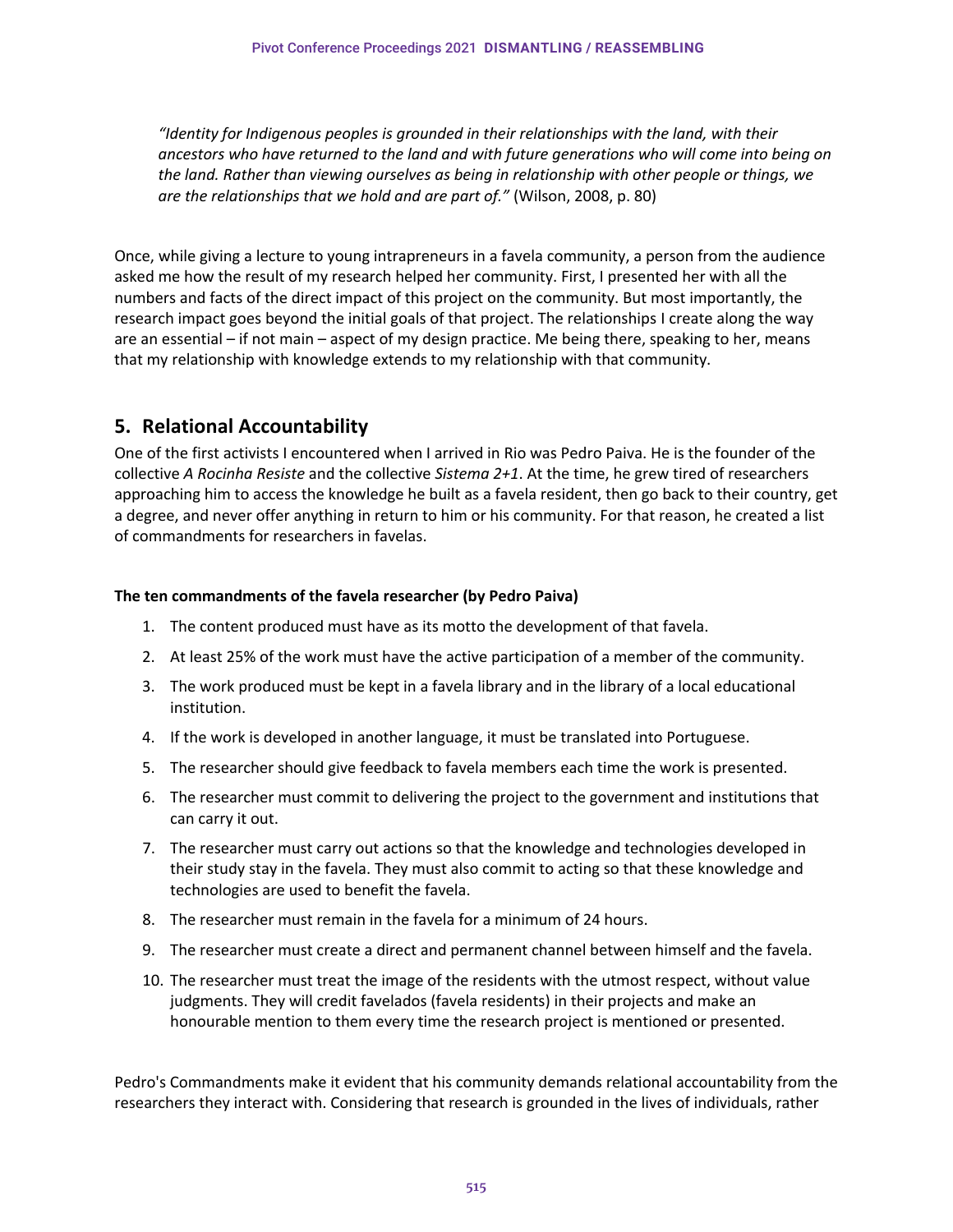than in the world of ideas, on that ground, accountability is fundamental. This nature of responsibility is something I've been questioning from the start. What is my responsibility as a designer and as a human being? After building all these relationships, what happens next?

*"The shared aspect of an Indigenous axiology and methodology is that research must maintain accountability to all relationships that it forms."* (Wilson, 2008, p. 137)

The infrastructures that sustain design continue to be marked by separability and objectification. Given knowledge being relationship, I have incorporated relational accountability as a prerogative practice, in an attempt to move away from Eurocentric and Anglocentric praxis.

## **6. The Beginning**

All the connections with humans, non-humans, and knowledge made through my experiences are the collective origins of the knowledge and invaluable learnings expressed in this essay. As I hold myself accountable for expanding these connections, I share a list of initial thoughts to boost reimagining decolonial design practices.

- 1. I start by thinking that all I've learned so far might be wrong.
- 2. I am part of my research and inseparable from the subject of that research. (Wilson, 2000, as cited in Wilson, 2008)
- 3. Knowledge is part of the relationships between us and cannot be owned.
- 4. Research must account for all relationships that it forms.
- 5. Building honest and trustworthy relationships requires considering the community's values, culture and ontology in the ethics that define the research.
- 6. The benefits of the research go beyond the research itself.
- 7. Relationships do not end when I leave the community.
- 8. I must be aware of the power imbalances and discuss them with the community.
- 9. I need to be conscious of how research could be best delivered to the community.

The human and non-human dimensions of relationships are a priority when advancing towards decolonized design. And this responsibility lies in the designers' hands and everyone's hands. For this reason, it is inherently limited to assume that this thinking ends with this essay. In fact, I can assure you that by the time this is published, it will already be outdated, and the relationship with the knowledge shared here will have been transformed, expanded. But I propose that this can always be the beginning.